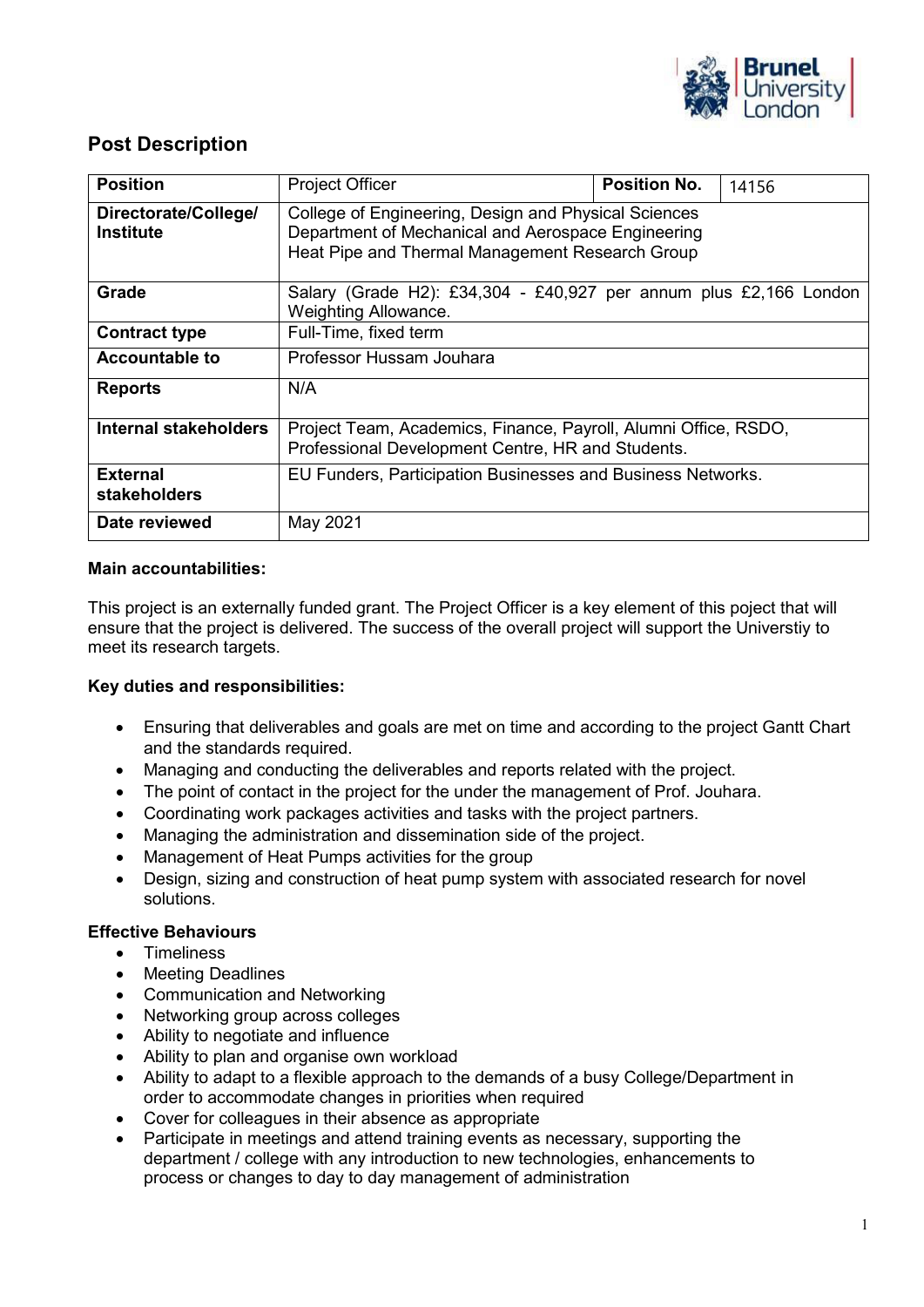### **University Employment Policy:**

- 1. Undertake any other reasonable duties as required and commensurate with the grade of post.
- 2. Adhere to and comply with the provisions of the Data Protection Act and the Health and Safety at Work Act in accordance with University policies.
- 3. Undertake all duties and responsibilities in compliance with the rules and regulations encompassing equal opportunities to help foster a diverse workforce.
- 4. Adhere, comply and work in accordance with University and Departmental policies, procedures and codes of conduct.
- 5. Promote the University's Environmental Policy and demonstrate commitment to it through actions and decision making.
- 6. Actively participate in on-going professional development activities as requested

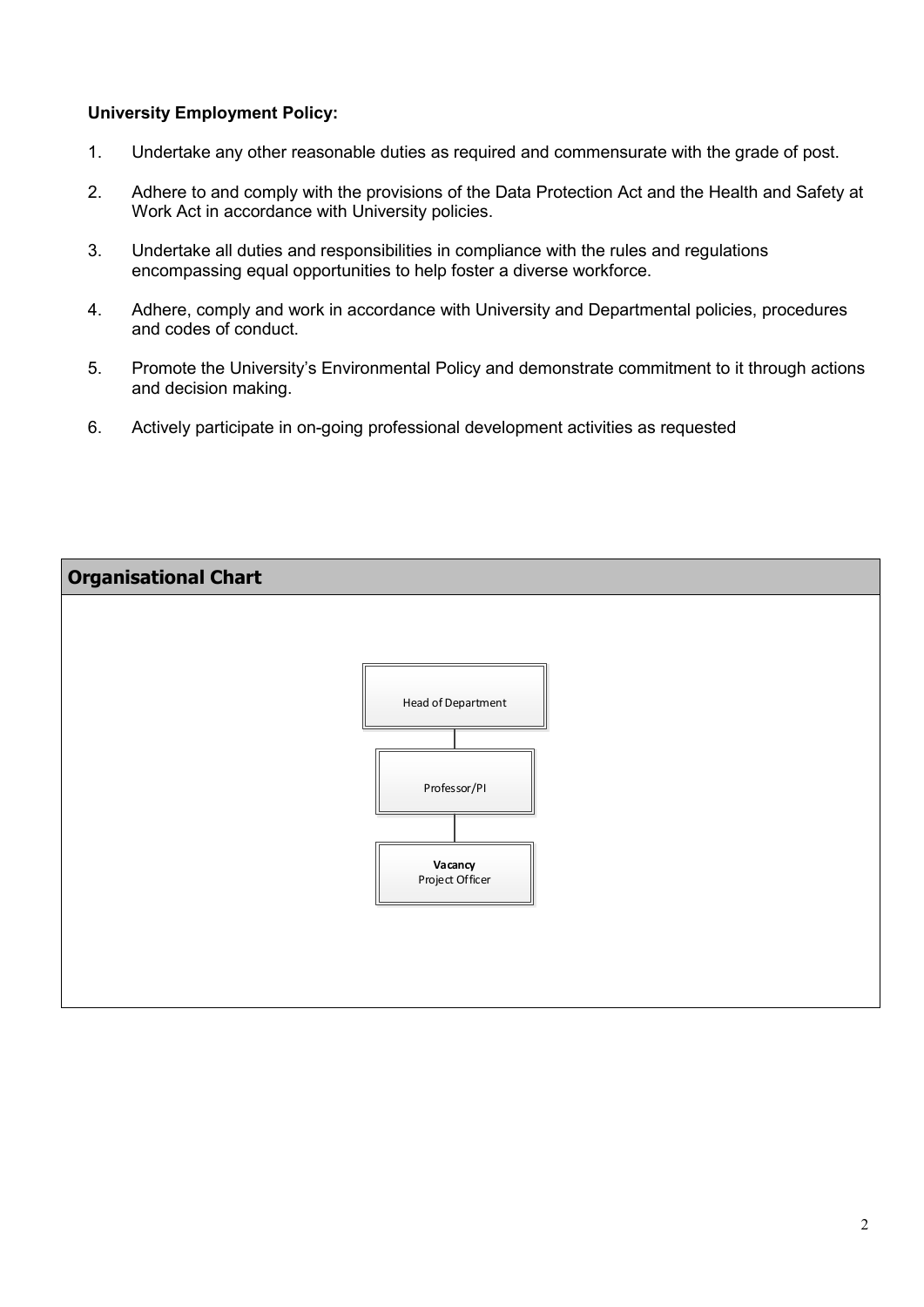

Disabled applicants meeting the Essential criterion will be guaranteed an interview as part of the University's commitment to the Disability Confident Scheme.

# **Person Specification**

| <b>Attributes</b>                          | <b>Criteria</b>                                                                                                                                                                  | <b>Essential</b><br>/Desirable | <b>How measured</b> |
|--------------------------------------------|----------------------------------------------------------------------------------------------------------------------------------------------------------------------------------|--------------------------------|---------------------|
| Education,<br>qualifications &<br>training | A first degree or equivalent experience                                                                                                                                          | E                              | Application form    |
| Experience                                 | Project Management or Senior Project Co-<br>ordinator                                                                                                                            | D                              | Interview           |
|                                            | Working as part of a team and independently                                                                                                                                      | E                              | Interview           |
|                                            | Working as part of a team across many<br>disciplines                                                                                                                             | E                              | Interview           |
|                                            | Data analysis and report writing                                                                                                                                                 | E                              | Interview           |
|                                            | Of maintaining meticulous records                                                                                                                                                | Е                              | Interview           |
| Knowledge,<br>skills and                   | <b>Project Delivery</b>                                                                                                                                                          | D                              | Interview           |
| abilities                                  | Understanding of the Knowledge Exchange<br>and Innovation context in Industry and<br>Academia                                                                                    | D                              | Interview           |
|                                            | Excellent inter-personal and communication<br>skills and the ability to build credibility with<br>proven success in developing effective<br>working relationships at all levels. | E                              | Interview           |
|                                            | Excellent communicator and skilled negotiator<br>able to influence others and obtain agreement<br>to proposals                                                                   | D                              | Interview           |
|                                            | Confident and proactive                                                                                                                                                          | E                              | Interview           |
|                                            | Project officer skills (including good abilities<br>with all standard office computer applications)                                                                              | Е                              | Interview           |
|                                            | Ability to assimilate large amounts of<br>information and data from a wide range of<br>sources and refine this into reports and update<br>papers                                 | E                              | Interview           |
|                                            | Creative and innovative approach to problem<br>solving                                                                                                                           | D                              | Interview           |
|                                            | Highly organised and able to successfully<br>manage personal work load with an attention<br>to detail                                                                            | Е                              | Interview           |
|                                            | A flexible approach and 'can do' attitude;<br>willingness to take on new tasks and projects                                                                                      | E                              | Interview           |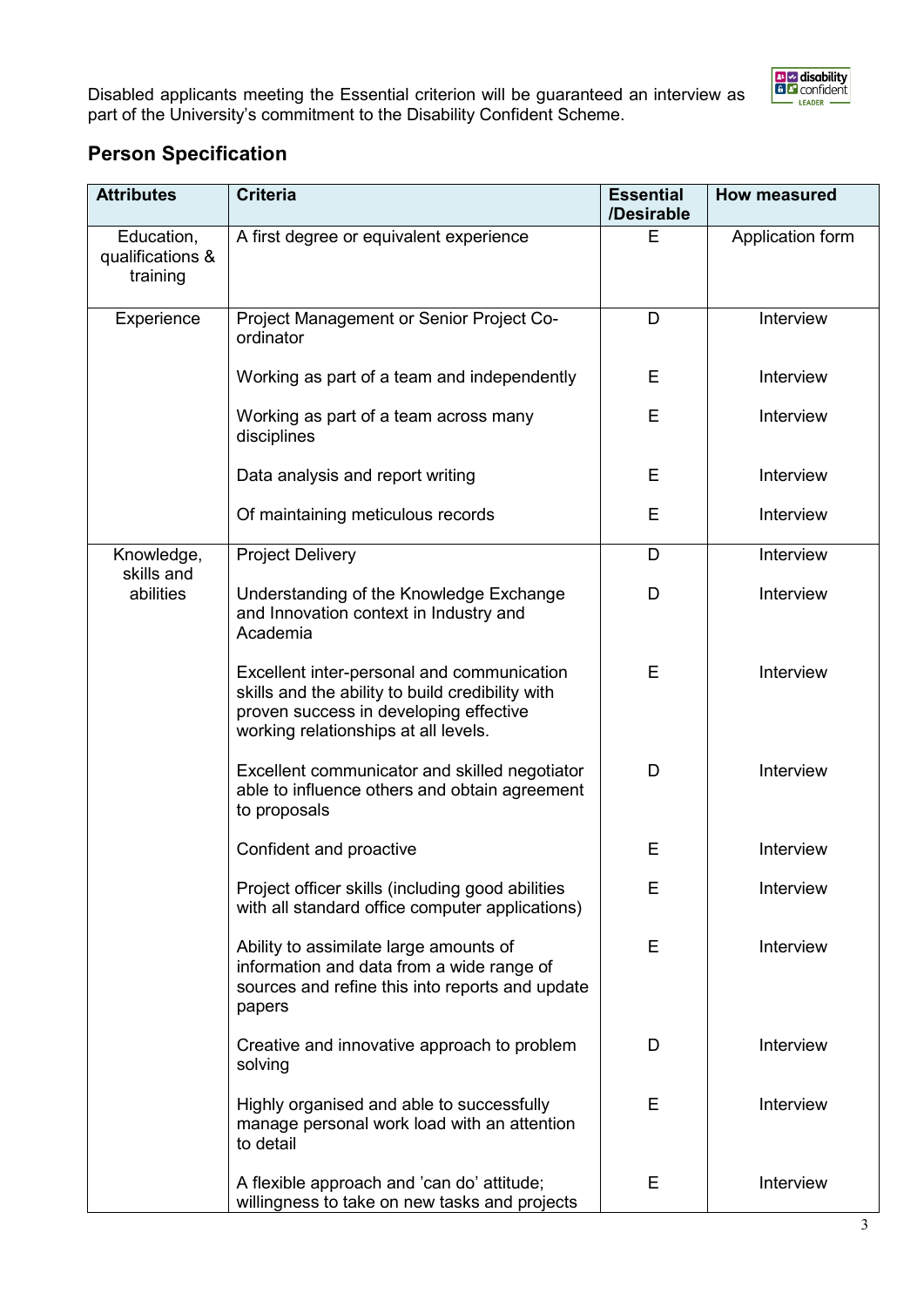|                                  | Excellent numerical and IT skills (Microsoft<br>Office, Excel, PowerPoint, SharePoint)  | E | Interview        |
|----------------------------------|-----------------------------------------------------------------------------------------|---|------------------|
|                                  | Knowledge on Heat Pump design and<br>manufacturing                                      | E | <b>Interview</b> |
| Additional<br><b>Attributes</b>  | Ability to work with staff at all levels                                                | E |                  |
| Required (not<br>included above) | Willingness to take responsibility and initiative<br>to deal with issues that may arise | E |                  |
|                                  | Flexibility and willingness to work beyond<br>normal office hours at times as required  | E |                  |
|                                  | To be an Ambassador for the University at all<br>times                                  | E |                  |
| Additional<br>Requirements       |                                                                                         |   |                  |